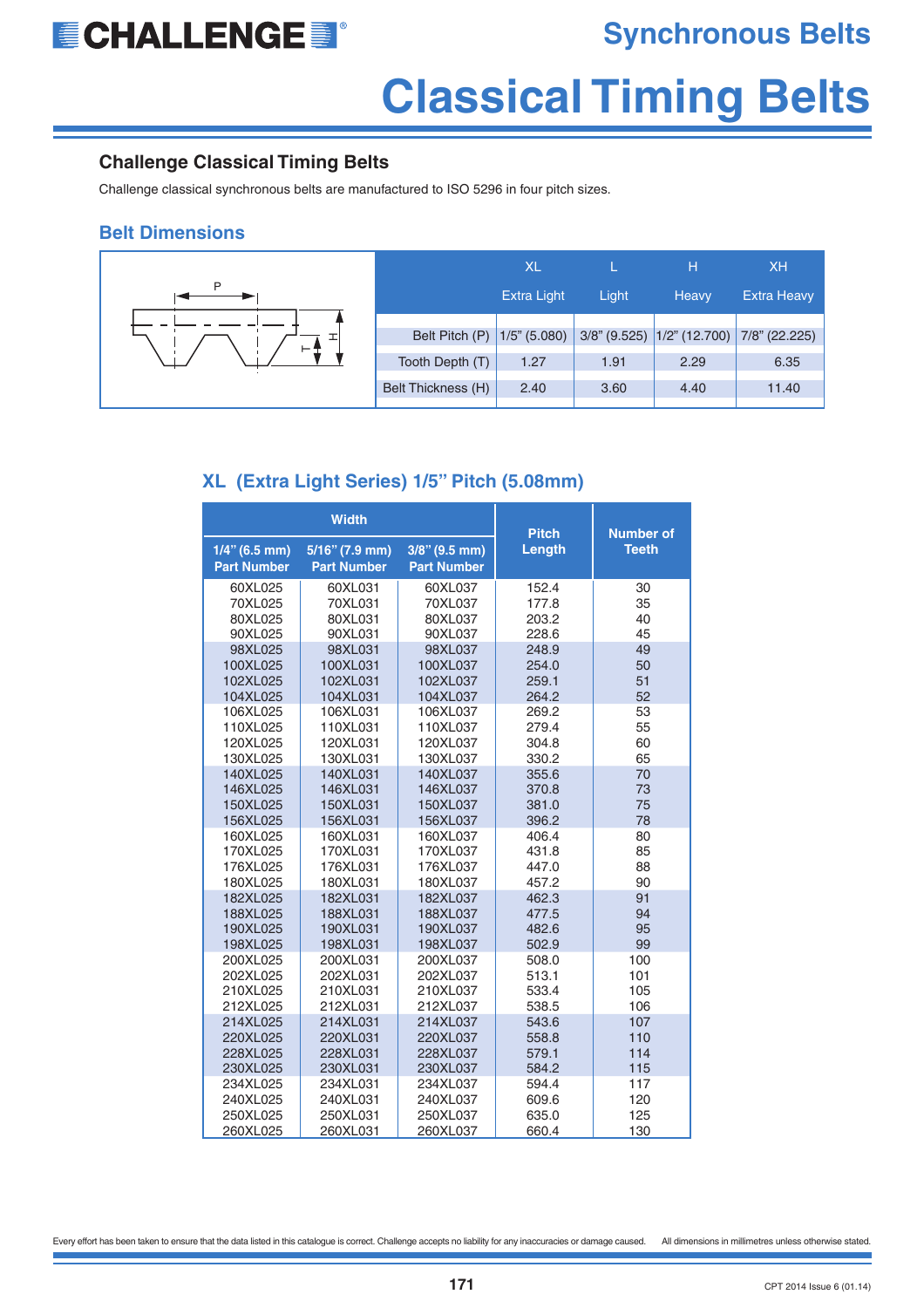

## **Classical Timing Belts**

|  |  | L (Light Series) 3/8" Pitch (9.525mm) |  |
|--|--|---------------------------------------|--|

|                                       | <b>Width</b>                          | <b>Pitch</b>                       | <b>Number of</b> |              |
|---------------------------------------|---------------------------------------|------------------------------------|------------------|--------------|
| $1/2$ " (13 mm)<br><b>Part Number</b> | $3/4$ " (19 mm)<br><b>Part Number</b> | $1"$ (25 mm)<br><b>Part Number</b> | Length           | <b>Teeth</b> |
| 124L050                               | 124L075                               | 124L100                            | 314.3            | 33           |
| 135L050                               | 135L075                               | 135L100                            | 342.9            | 36           |
| 150L050                               | 150L075                               | 150L100                            | 381.0            | 40           |
| 173L050                               | 173L075                               | 173L100                            | 438.2            | 46           |
| 187L050                               | 187L075                               | 187L100                            | 476.3            | 50           |
| 202L050                               | 202L075                               | 202L100                            | 514.4            | 54           |
| 210L050                               | 210L075                               | 210L100                            | 533.4            | 56           |
| 225L050                               | 225L075                               | 225L100                            | 571.5            | 60           |
| 240L050                               | 240L075                               | 240L100                            | 609.6            | 64           |
| 255L050                               | 255L075                               | 255L100                            | 647.7            | 68           |
| 270L050                               | 270L075                               | 270L100                            | 685.8            | 72           |
| 285L050                               | 285L075                               | 285L100                            | 723.9            | 76           |
| 300L050                               | 300L075                               | 300L100                            | 762.0            | 80           |
| 322L050                               | 322L075                               | 322L100                            | 819.2            | 86           |
| 334L050                               | 334L075                               | 334L100                            | 848.4            | 89           |
| 345L050                               | 345L075                               | 345L100                            | 876.3            | 92           |
| 367L050                               | 367L075                               | 367L100                            | 933.5            | 98           |
| 390L050                               | 390L075                               | 390L100                            | 990.6            | 104          |
| 405L050                               | 405L075                               | 405L100                            | 1028.7           | 108          |
| 412L050                               | 412L050                               | 412L100                            | 1047.8           | 110          |
| 420L050                               | 420L075                               | 420L100                            | 1066.8           | 112          |
| 450L050                               | 450L075                               | 450L100                            | 1143.0           | 120          |
| 480L050                               | 480L075                               | 480L100                            | 1219.2           | 128          |
| 510L050                               | 510L075                               | 510L100                            | 1295.4           | 136          |
| 540L050                               | 540L075                               | 540L100                            | 1371.6           | 144          |
| 600L050                               | 600L075                               | 600L100                            | 1524.0           | 160          |

All dimensions in millimetres unless otherwise stated. Every effort has been taken to ensure that the data listed in this catalogue is correct. Challenge accepts no liability for any inaccuracies or damage caused.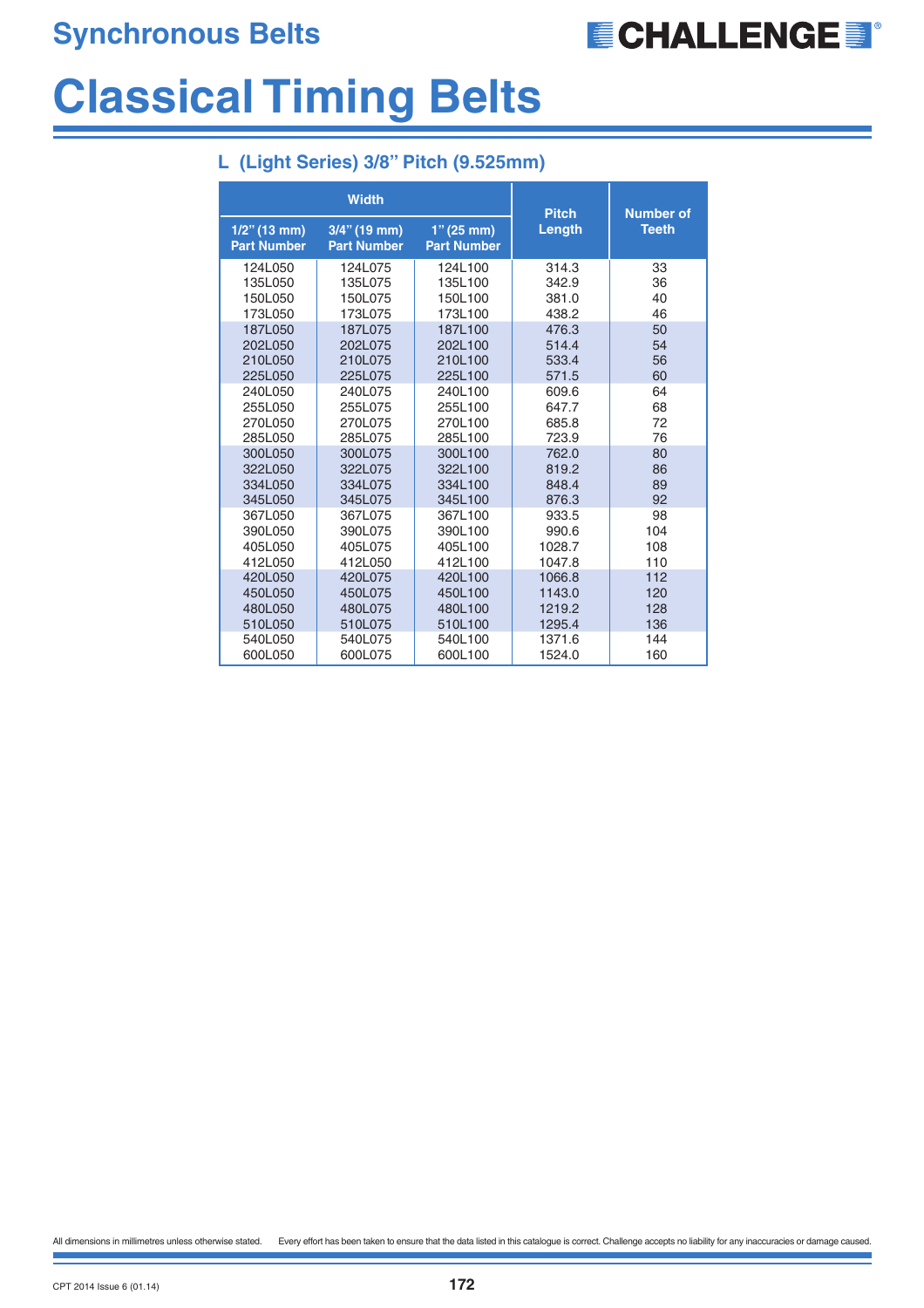# **Classical Timing Belts**

#### **H (Heavy Series) 1/2" Pitch (12.7mm)**

|                                       |                                    | <b>Pitch</b>                            | <b>Number of</b>                      |                                    |        |              |
|---------------------------------------|------------------------------------|-----------------------------------------|---------------------------------------|------------------------------------|--------|--------------|
| $3/4$ " (19 mm)<br><b>Part Number</b> | $1''(25$ mm)<br><b>Part Number</b> | $1.1/2$ " (38 mm)<br><b>Part Number</b> | $2^{n}$ (51 mm)<br><b>Part Number</b> | $3''(75$ mm)<br><b>Part Number</b> | Length | <b>Teeth</b> |
| 240H075                               | 240H100                            | 240H150                                 | 240H200                               | 240H300                            | 609.6  | 48           |
| 270H075                               | 270H100                            | 270H150                                 | 270H200                               | 270H300                            | 685.8  | 54           |
| 300H075                               | 300H100                            | 300H150                                 | 300H200                               | 300H300                            | 762.0  | 60           |
| 310H075                               | 310H100                            | 310H150                                 | 310H200                               | 310H300                            | 787.4  | 62           |
| 330H075                               | 330H100                            | 330H150                                 | 330H200                               | 330H300                            | 838.2  | 66           |
| 360H075                               | 360H100                            | 360H150                                 | 360H200                               | 360H300                            | 914.4  | 72           |
| 370H075                               | 370H100                            | 370H150                                 | 370H200                               | 370H300                            | 939.8  | 74           |
| 390H075                               | 390H100                            | 390H150                                 | 390H200                               | 390H300                            | 990.6  | 78           |
| 420H075                               | 420H100                            | 420H150                                 | 420H200                               | 420H300                            | 1066.8 | 84           |
| 450H075                               | 450H100                            | 450H150                                 | 450H200                               | 450H300                            | 1143.0 | 90           |
| 480H075                               | 480H100                            | 480H150                                 | 480H200                               | 480H300                            | 1219.2 | 96           |
| 510H075                               | 510H100                            | 510H150                                 | 510H200                               | 510H300                            | 1295.4 | 102          |
| 540H075                               | 540H100                            | 540H150                                 | 540H200                               | 540H300                            | 1371.6 | 108          |
| 570H075                               | 570H100                            | 570H150                                 | 570H200                               | 570H300                            | 1447.8 | 114          |
| 600H075                               | 600H100                            | 600H150                                 | 600H200                               | 600H300                            | 1524.0 | 120          |
| 630H075                               | 630H100                            | 630H150                                 | 630H200                               | 630H300                            | 1600.2 | 126          |
| 660H075                               | 660H100                            | 660H150                                 | 660H200                               | 660H300                            | 1676.4 | 132          |
| 670H075                               | 670H100                            | 670H150                                 | 670H200                               | 670H300                            | 1701.8 | 134          |
| 700H075                               | 700H100                            | 700H150                                 | 700H200                               | 700H300                            | 1778.0 | 140          |
| 725H075                               | 725H100                            | 725H150                                 | 725H200                               | 725H300                            | 1841.5 | 145          |
| 750H075                               | 750H100                            | 750H150                                 | 750H200                               | 750H300                            | 1905.0 | 150          |
| 800H075                               | 800H100                            | 800H150                                 | 800H200                               | 800H300                            | 2032.0 | 160          |
| 850H075                               | 850H100                            | 850H150                                 | 850H200                               | 850H300                            | 2159.0 | 170          |
| 900H075                               | 900H100                            | 900H150                                 | 900H200                               | 900H300                            | 2286.0 | 180          |
| 1000H075                              | 1000H100                           | 1000H150                                | 1000H200                              | 1000H300                           | 2540.0 | 200          |
| 1100H075                              | 1100H100                           | 1100H150                                | 1100H200                              | 1100H300                           | 2794.0 | 220          |
| 1120H075                              | 1120H100                           | 1120H150                                | 1120H200                              | 1120H300                           | 2844.8 | 224          |
| 1140H075                              | 1140H100                           | 1140H150                                | 1140H200                              | 1140H300                           | 2895.6 | 228          |
| 1150H075                              | 1150H100                           | 1150H150                                | 1150H200                              | 1150H300                           | 2921.0 | 230          |
| 1250H075                              | 1250H100                           | 1250H150                                | 1250H200                              | 1250H300                           | 3175.0 | 250          |
| 1400H075                              | 1400H100                           | 1400H150                                | 1400H200                              | 1400H300                           | 3556.0 | 280          |
| 1645H075                              | 1645H100                           | 1645H150                                | 1645H200                              | 1645H300                           | 4178.3 | 329          |
| 1700H075                              | 1700H100                           | 1700H150                                | 1700H200                              | 1700H300                           | 4318.0 | 340          |

#### **XH (Extra Heavy Series) 7/8" Pitch (22.225mm)**

|                                  | <b>Width</b>                       | <b>Pitch</b>                      | <b>Number</b> |          |
|----------------------------------|------------------------------------|-----------------------------------|---------------|----------|
| 2" (51 mm)<br><b>Part Number</b> | $3''(75$ mm)<br><b>Part Number</b> | 4" (102 mm)<br><b>Part Number</b> | Length        | of Teeth |
| 507XH200                         | 507XH300                           | 507XH400                          | 1289.1        | 58       |
| 534XH200                         | 534XH300                           | 534XH400                          | 1356.4        | 61       |
| 560XH200                         | 560XH300                           | 560XH400                          | 1422.4        | 64       |
| 630XH200                         | 630XH300                           | 630XH400                          | 1600.2        | 72       |
| 700XH200                         | 700XH300                           | 700XH400                          | 1778.0        | 80       |
| 770XH200                         | 770XH300                           | 770XH400                          | 1955.8        | 88       |
| 840XH200                         | 840XH300                           | 840XH400                          | 2133.6        | 96       |
| 980XH200                         | 980XH300                           | 980XH400                          | 2489.2        | 112      |
| 1120XH200                        | 1120XH300                          | 1120XH400                         | 2844.8        | 128      |
| 1260XH200                        | 1260XH300                          | 1260XH400                         | 3200.4        | 144      |
| 1400XH200                        | 1400XH300                          | 1400XH400                         | 3556.0        | 160      |
| 1540XH200                        | 1540XH300                          | 1540XH400                         | 3911.6        | 176      |
| 1750XH200                        | 1750XH300                          | 1750XH400                         | 4445.0        | 200      |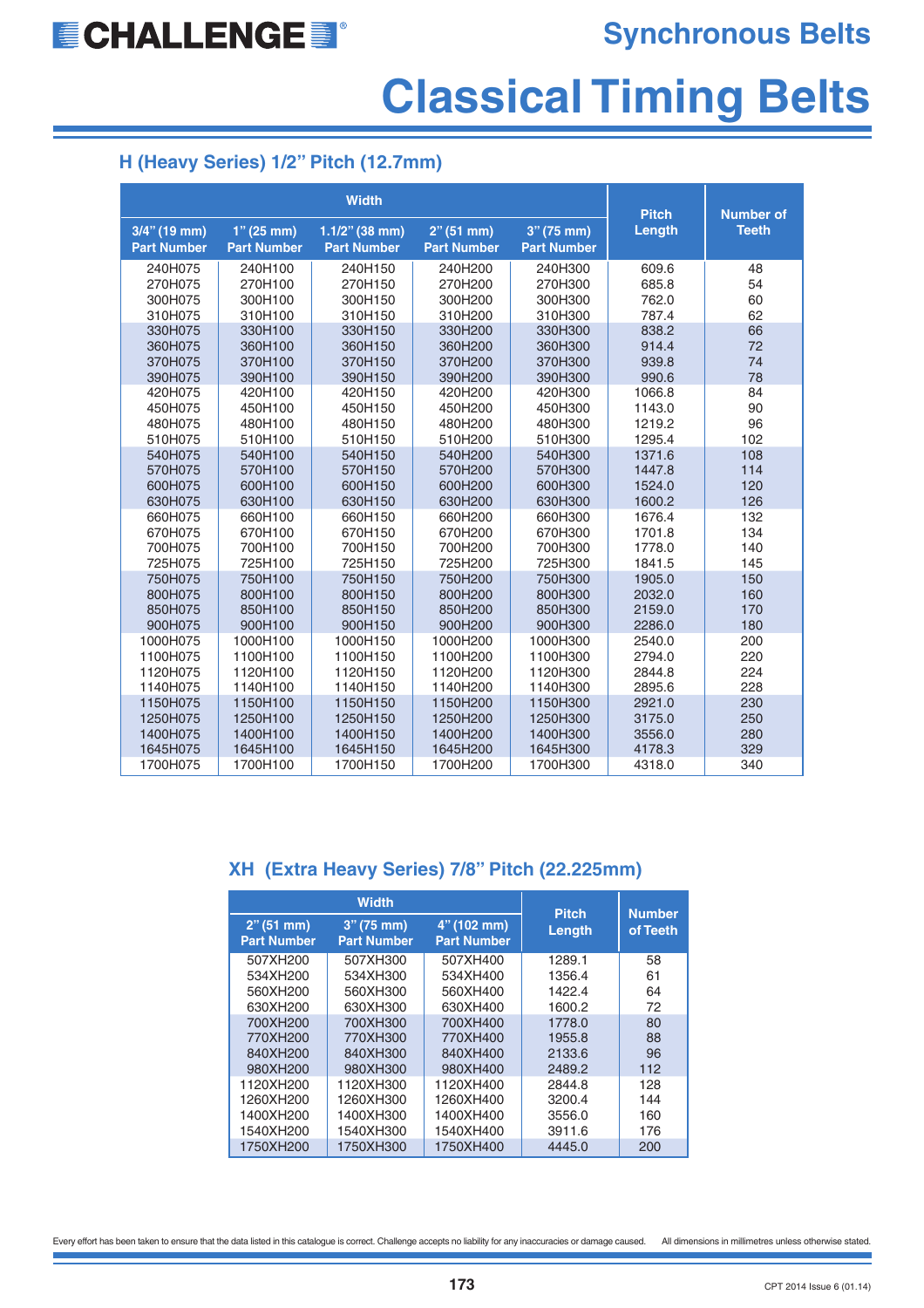## **Synchronous Belts**

## **ECHALLENGE E**

# **Curved Tooth Timing Belts HTD®**

#### **Challenge Curved Tooth Timing Belts HTD®**

The special curved tooth design provides improved power transmission in a wide range of industrial applications. The precision formed teeth ensure smooth engagement with pulley grooves ensuring a long trouble free service life. Challenge Curved Tooth Timing Belts conform to ISO 13050

3M and 5M pitch belts are especially suited for many domestic, office machinery and power tool applications.

8M and 14M pitch belts are widely used in high performance drive applications.

#### **Belt Dimensions**

|                  |                    | 3M   | 5M   | 8M   | 14M   |
|------------------|--------------------|------|------|------|-------|
|                  |                    |      |      |      |       |
| $\mathbf +$<br>⋼ | Belt Pitch (P)     | 3.00 | 5.00 | 8.00 | 14.00 |
|                  | Tooth Depth (T)    | 1.15 | 2.00 | 3.20 | 6.00  |
|                  | Belt Thickness (H) | 2.40 | 3.80 | 5.40 | 9.70  |

#### **Curved Tooth, 3mm Pitch 3M**

|                    | <b>Width</b>       |                    | <b>Number</b> | <b>Width</b>       |                    |                    | <b>Number</b> |
|--------------------|--------------------|--------------------|---------------|--------------------|--------------------|--------------------|---------------|
| 6mm                | 9 <sub>mm</sub>    | 15mm               | of Teeth      | 6mm                | 9mm                | 15mm               | of Teeth      |
| <b>Part Number</b> | <b>Part Number</b> | <b>Part Number</b> |               | <b>Part Number</b> | <b>Part Number</b> | <b>Part Number</b> |               |
| $90 - 3M - 6$      | $90 - 3M - 9$      | 90-3M-15           | 30            | 345-3M-6           | 345-3M-9           | 345-3M-15          | 115           |
| 105-3M-6           | 105-3M-9           | 105-3M-15          | 35            | 357-3M-6           | 357-3M-9           | 357-3M-15          | 119           |
| 129-3M-6           | 129-3M-9           | 129-3M-15          | 43            | 363-3M-6           | 363-3M-9           | 363-3M-15          | 121           |
| 141-3M-6           | 141-3M-9           | 141-3M-15          | 47            | 375-3M-6           | 375-3M-9           | 375-3M-15          | 125           |
| 144-3M-6           | 144-3M-9           | 144-3M-15          | 48            | 384-3M-6           | 384-3M-9           | 384-3M-15          | 128           |
| 147-3M-6           | 147-3M-9           | 147-3M-15          | 49            | 390-3M-6           | 390-3M-9           | 390-3M-15          | 130           |
| 150-3M-6           | 150-3M-9           | 150-3M-15          | 50            | 393-3M-6           | 393-3M-9           | 393-3M-15          | 131           |
| 159-3M-6           | 159-3M-9           | 159-3M-15          | 53            | 405-3M-6           | 405-3M-9           | 405-3M-15          | 135           |
| 168-3M-6           | 168-3M-9           | 168-3M-15          | 56            | 420-3M-6           | 420-3M-9           | 420-3M-15          | 140           |
| 174-3M-6           | 174-3M-9           | 174-3M-15          | 58            | 432-3M-6           | 432-3M-9           | 432-3M-15          | 144           |
| 177-3M-6           | 177-3M-9           | 177-3M-15          | 59            | 447-3M-6           | 447-3M-9           | 447-3M-15          | 149           |
| 180-3M-6           | 180-3M-9           | 180-3M-15          | 60            | 474-3M-6           | 474-3M-9           | 474-3M-15          | 158           |
| 186-3M-6           | 186-3M-9           | 186-3M-15          | 62            | 480-3M-6           | 480-3M-9           | 480-3M-15          | 160           |
| 195-3M-6           | 195-3M-9           | 195-3M-15          | 65            | 486-3M-6           | 486-3M-9           | 486-3M-15          | 162           |
| 201-3M-6           | 201-3M-9           | 201-3M-15          | 67            | 489-3M-6           | 489-3M-9           | 489-3M-15          | 163           |
| 204-3M-6           | 204-3M-9           | 204-3M-15          | 68            | 501-3M-6           | 501-3M-9           | 501-3M-15          | 167           |
| 210-3M-6           | 210-3M-9           | 210-3M-15          | 70            | 510-3M-6           | 510-3M-9           | 510-3M-15          | 170           |
| 213-3M-6           | 213-3M-9           | 213-3M-15          | 71            | 513-3M-6           | 513-3M-9           | 513-3M-15          | 171           |
| 225-3M-6           | 225-3M-9           | 225-3M-15          | 75            | 522-3M-6           | 522-3M-9           | 522-3M-15          | 174           |
| 231-3M-6           | 231-3M-9           | 231-3M-15          | 77            | 531-3M-6           | 531-3M-9           | 531-3M-15          | 177           |
| 240-3M-6           | 240-3M-9           | 240-3M-15          | 80            | 537-3M-6           | 537-3M-9           | 537-3M-15          | 179           |
| 243-3M-6           | 243-3M-9           | 243-3M-15          | 81            | 564-3M-6           | 564-3M-9           | 564-3M-15          | 188           |
| 246-3M-6           | 246-3M-9           | 246-3M-15          | 82            | 570-3M-6           | 570-3M-9           | 570-3M-15          | 190           |
| 249-3M-6           | 249-3M-9           | 249-3M-15          | 83            | 576-3M-6           | 576-3M-9           | 576-3M-15          | 192           |
| 252-3M-6           | 252-3M-9           | 252-3M-15          | 84            | 579-3M-6           | 579-3M-9           | 579-3M-15          | 193           |
| 255-3M-6           | 255-3M-9           | 255-3M-15          | 85            | 597-3M-6           | 597-3M-9           | 597-3M-15          | 199           |
| 261-3M-6           | 261-3M-9           | 261-3M-15          | 87            | 600-3M-6           | 600-3M-9           | 600-3M-15          | 200           |
| 264-3M-6           | 264-3M-9           | 264-3M-15          | 88            | 633-3M-6           | 633-3M-9           | 633-3M-15          | 211           |
| 267-3M-6           | 267-3M-9           | 267-3M-15          | 89            | 648-3M-6           | 648-3M-9           | 648-3M-15          | 216           |
| 270-3M-6           | 270-3M-9           | 270-3M-15          | 90            | 669-3M-6           | 669-3M-9           | 669-3M-15          | 223           |
| 276-3M-6           | 276-3M-9           | 276-3M-15          | 92            | 711-3M-6           | 711-3M-9           | 711-3M-15          | 237           |
| 285-3M-6           | 285-3M-9           | 285-3M-15          | 95            | 735-3M-6           | 735-3M-9           | 735-3M-15          | 245           |
| 288-3M-6           | 288-3M-9           | 288-3M-15          | 96            | 738-3M-6           | 738-3M-9           | 738-3M-15          | 246           |
| 291-3M-6           | 291-3M-9           | 291-3M-15          | 97            | 756-3M-6           | 756-3M-9           | 756-3M-15          | 252           |
| 297-3M-6           | 297-3M-9           | 297-3M-15          | 99            | 804-3M-6           | 804-3M-9           | 804-3M-15          | 268           |
| 300-3M-6           | 300-3M-9           | 300-3M-15          | 100           | 882-3M-6           | 882-3M-9           | 882-3M-15          | 294           |
| 312-3M-6           | 312-3M-9           | 312-3M-15          | 104           | 945-3M-6           | 945-3M-9           | 945-3M-15          | 315           |
| 318-3M-6           | 318-3M-9           | 318-3M-15          | 106           | 1062-3M-6          | 1062-3M-9          | 1062-3M-15         | 354           |
| 327-3M-6           | 327-3M-9           | 327-3M-15          | 109           | 1125-3M-6          | 1125-3M-9          | 1125-3M-15         | 375           |
| 330-3M-6           | 330-3M-9           | 330-3M-15          | 110           | 1245-3M-6          | 1245-3M-9          | 1245-3M-15         | 415           |
| 333-3M-6           | 333-3M-9           | 333-3M-15          | 111           | 1263-3M-6          | 1263-3M-9          | 1263-3M-15         | 421           |
| 336-3M-6           | 336-3M-9           | 336-3M-15          | 112           | 1500-3M-6          | 1500-3M-9          | 1500-3M-15         | 500           |
| 339-3M-6           | 339-3M-9           | 339-3M-15          | 113           | 1530-3M-6          | 1530-3M-9          | 1530-3M-15         | 510           |

All dimensions in millimetres unless otherwise stated. Every effort has been taken to ensure that the data listed in this catalogue is correct. Challenge accepts no liability for any inaccuracies or damage caused.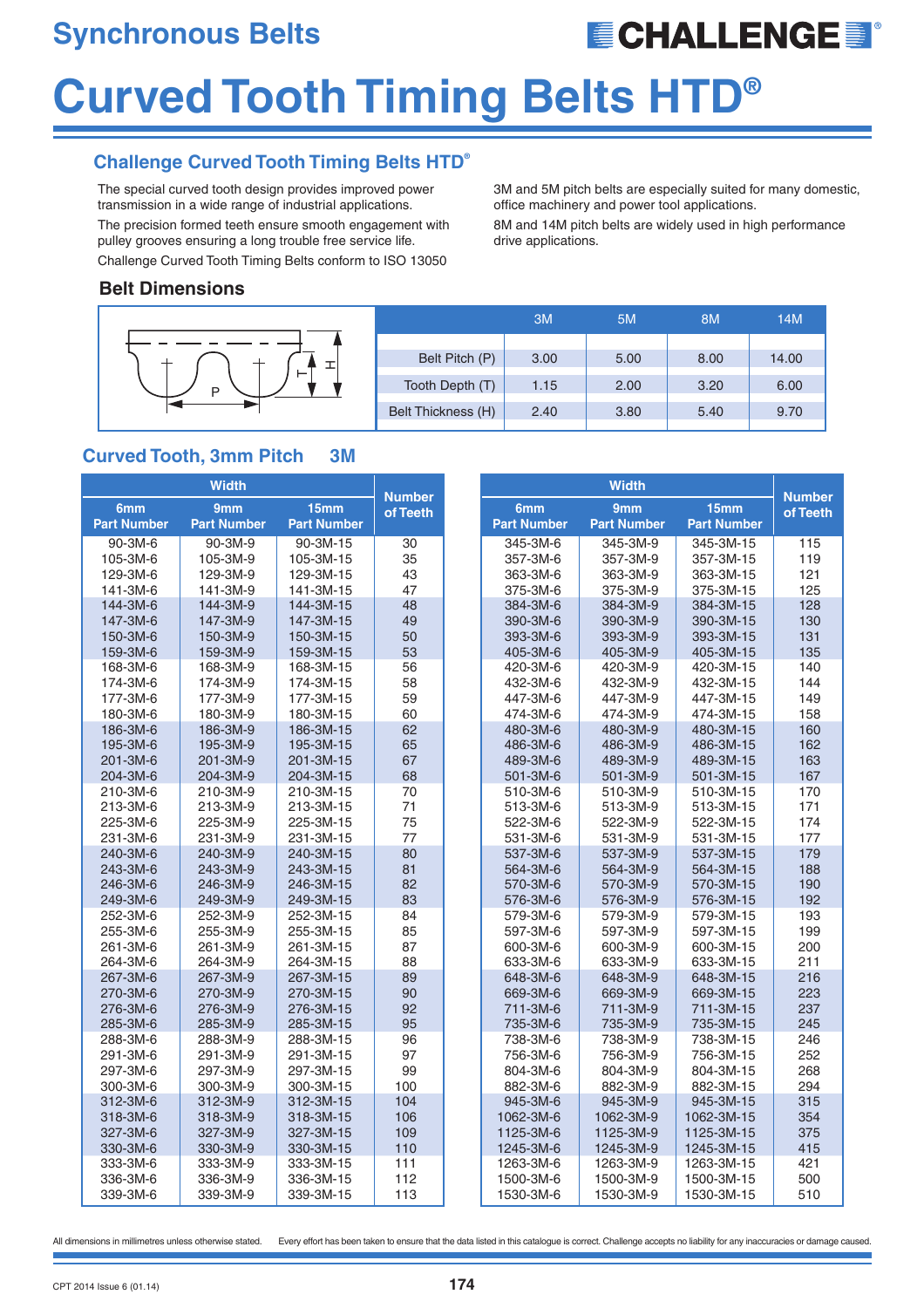## **ECHALLENGES**

### **Synchronous Belts**

# **Curved Tooth Timing Belts HTD®**

#### **Curved Tooth, 5mm Pitch 5M**

|                      | <b>Width</b>           |                        | Number     |
|----------------------|------------------------|------------------------|------------|
| 9 <sub>mm</sub>      | 15mm                   | 25 <sub>mm</sub>       | of Teeth   |
| <b>Part Number</b>   | <b>Part Number</b>     | <b>Part Number</b>     |            |
| 305-5M-9             | 305-5M-15              | 305-5M-25              | 61         |
| 325-5M-9             | 325-5M-15              | 325-5M-25              | 65         |
| 345-5M-9             | 345-5M-15              | 345-5M-25              | 69         |
| 350-5M-9             | 350-5M-15              | 350-5M-25              | 70         |
| 375-5M-9             | 375-5M-15              | 375-5M-25              | 75         |
| 400-5M-9             | 400-5M-15              | 400-5M-25              | 80         |
| 420-5M-9             | 420-5M-15              | 420-5M-25              | 84         |
| 425-5M-9             | 425-5M-15              | 425-5M-25              | 85         |
| 450-5M-9             | 450-5M-15              | 450-5M-25              | 90         |
| 455-5M-9             | 455-5M-15              | 455-5M-25              | 91         |
| 460-5M-9             | 460-5M-15              | 460-5M-25              | 92         |
| 465-5M-9             | 465-5M-15              | 465-5M-25              | 93         |
| 475-5M-9<br>500-5M-9 | 475-5M-15<br>500-5M-15 | 475-5M-25<br>500-5M-25 | 95         |
| 525-5M-9             | 525-5M-15              |                        | 100        |
| 535-5M-9             | 535-5M-15              | 525-5M-25<br>535-5M-25 | 105<br>107 |
| 565-5M-9             | 565-5M-15              | 565-5M-25              | 113        |
| 575-5M-9             | 575-5M-15              | 575-5M-25              | 115        |
| 580-5M-9             | 580-5M-15              | 580-5M-25              | 116        |
| 600-5M-9             | 600-5M-15              | 600-5M-25              | 120        |
| 610-5M-9             | 610-5M-15              | 610-5M-25              | 122        |
| 615-5M-9             | 615-5M-15              | 615-5M-25              | 123        |
| 635-5M-9             | 635-5M-15              | 635-5M-25              | 127        |
| 640-5M-9             | 640-5M-15              | 640-5M-25              | 128        |
| 670-5M-9             | 670-5M-15              | 670-5M-25              | 134        |
| 675-5M-9             | 675-5M-15              | 675-5M-25              | 135        |
| 700-5M-9             | 700-5M-15              | 700-5M-25              | 140        |
| 705-5M-9             | 705-5M-15              | 705-5M-25              | 141        |
| 710-5M-9             | 710-5M-15              | 710-5M-25              | 142        |
| 725-5M-9             | 725-5M-15              | 725-5M-25              | 145        |
| 740-5M-9             | 740-5M-15              | 740-5M-25              | 148        |

|                        | <b>Width</b>             |                          |                           |
|------------------------|--------------------------|--------------------------|---------------------------|
| 9 <sub>mm</sub>        | 15 <sub>mm</sub>         | 25 <sub>mm</sub>         | <b>Number</b><br>of Teeth |
| <b>Part Number</b>     | <b>Part Number</b>       | <b>Part Number</b>       |                           |
| 750-5M-9               | 750-5M-15                | 750-5M-25                | 150                       |
| 755-5M-9               | 755-5M-15                | 755-5M-25                | 151                       |
| 800-5M-9               | 800-5M-15                | 800-5M-25                | 160                       |
| 835-5M-9               | 835-5M-15                | 835-5M-25                | 167                       |
| 850-5M-9               | 850-5M-15                | 850-5M-25                | 170                       |
| 890-5M-9               | 890-5M-15                | 890-5M-25                | 178                       |
| 900-5M-9               | 900-5M-15                | 900-5M-25                | 180                       |
| 935-5M-9               | 935-5M-15                | 935-5M-25                | 187                       |
| 940-5M-9               | 940-5M-15                | 940-5M-25                | 188                       |
| 950-5M-9               | 950-5M-15                | 950-5M-25                | 190                       |
| 980-5M-9               | 980-5M-15                | 980-5M-25                | 196                       |
| 1000-5M-9              | 1000-5M-15               | 1000-5M-25               | 200                       |
| 1025-5M-9              | 1025-5M-15               | 1025-5M-25               | 205                       |
| 1050-5M-9              | 1050-5M-15               | 1050-5M-25               | 210                       |
| 1100-5M-9              | 1100-5M-15               | 1100-5M-25               | 220                       |
| 1125-5M-9              | 1125-5M-15               | 1125-5M-25               | 225                       |
| 1135-5M-9              | 1135-5M-15               | 1135-5M-25               | 227                       |
| 1195-5M-9              | 1195-5M-15               | 1195-5M-25               | 239                       |
| 1200-5M-9              | 1200-5M-15               | 1200-5M-25               | 240                       |
| 1240-5M-9<br>1270-5M-9 | 1240-5M-15<br>1270-5M-15 | 1240-5M-25<br>1270-5M-25 | 248<br>254                |
| 1420-5M-9              | 1420-5M-15               | 1420-5M-25               | 284                       |
| 1595-5M-9              | 1595-5M-15               | 1595-5M-25               | 319                       |
| 1690-5M-9              | 1690-5M-15               | 1690-5M-25               | 338                       |
| 1790-5M-9              | 1790-5M-15               | 1790-5M-25               | 358                       |
| 1800-5M-9              | 1800-5M-15               | 1800-5M-25               | 360                       |
| 1870-5M-9              | 1870-5M-15               | 1870-5M-25               | 374                       |
| 1895-5M-9              | 1895-5M-15               | 1895-5M-25               | 379                       |
| 1945-5M-9              | 1945-5M-15               | 1945-5M-25               | 389                       |
| 2000-5M-9              | 2000-5M-15               | 2000-5M-25               | 400                       |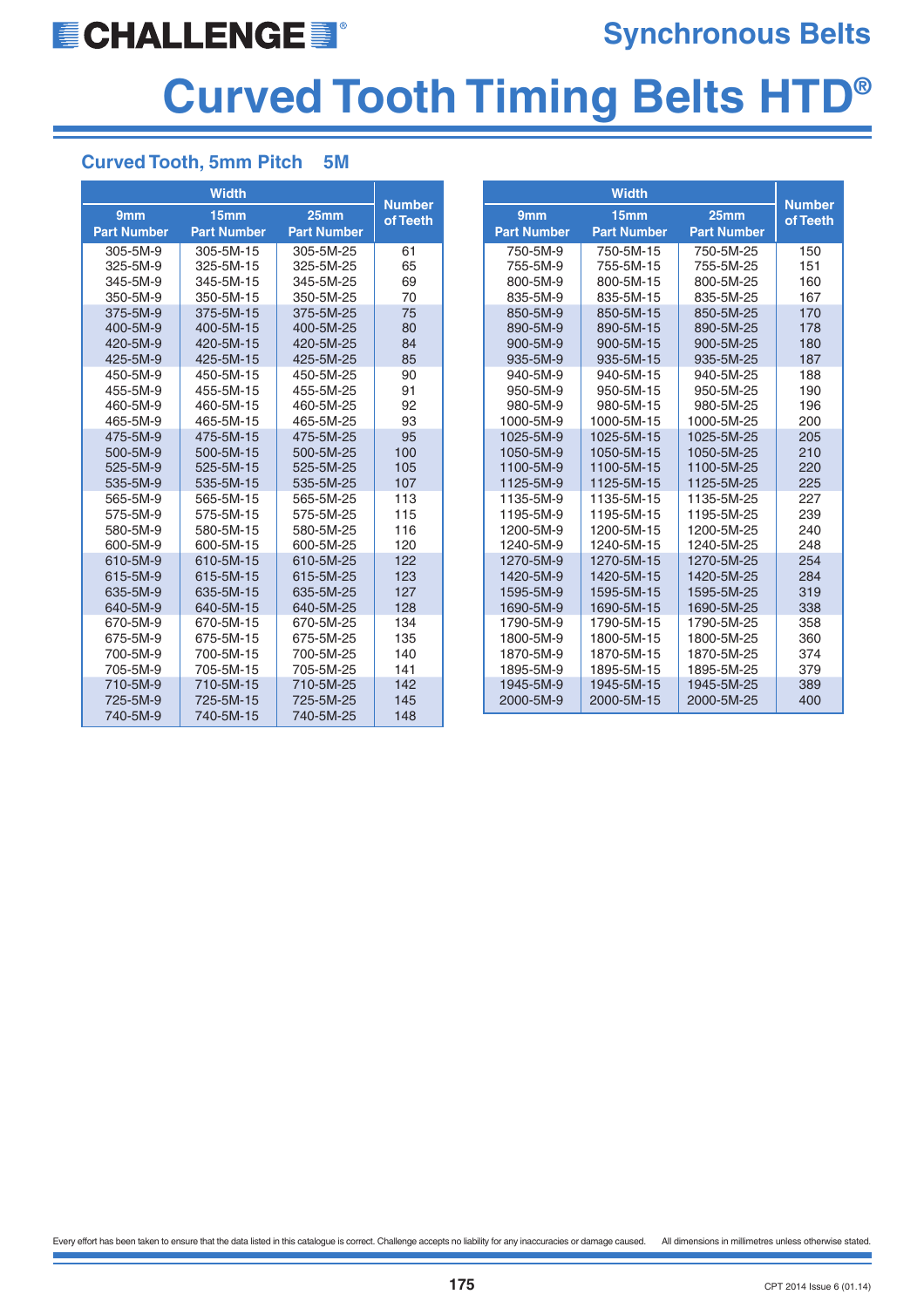**Synchronous Belts**

## **ECHALLENGES**

## **Curved Tooth Timing Belts HTD®**

#### **Curved Tooth, 8mm Pitch 8M**

| <b>Width</b>     |                                                                                                                                                                                                                                                                                                                                                                                    |                                                                                                                                                                                                                                                                                                                                                                                    |                                                                                                                                                                                                                                                                                                                                                                                                   |  |  |
|------------------|------------------------------------------------------------------------------------------------------------------------------------------------------------------------------------------------------------------------------------------------------------------------------------------------------------------------------------------------------------------------------------|------------------------------------------------------------------------------------------------------------------------------------------------------------------------------------------------------------------------------------------------------------------------------------------------------------------------------------------------------------------------------------|---------------------------------------------------------------------------------------------------------------------------------------------------------------------------------------------------------------------------------------------------------------------------------------------------------------------------------------------------------------------------------------------------|--|--|
| 30 <sub>mm</sub> | 50 <sub>mm</sub>                                                                                                                                                                                                                                                                                                                                                                   |                                                                                                                                                                                                                                                                                                                                                                                    | <b>Number</b><br>of Teeth                                                                                                                                                                                                                                                                                                                                                                         |  |  |
|                  |                                                                                                                                                                                                                                                                                                                                                                                    |                                                                                                                                                                                                                                                                                                                                                                                    |                                                                                                                                                                                                                                                                                                                                                                                                   |  |  |
|                  |                                                                                                                                                                                                                                                                                                                                                                                    |                                                                                                                                                                                                                                                                                                                                                                                    | 60                                                                                                                                                                                                                                                                                                                                                                                                |  |  |
|                  |                                                                                                                                                                                                                                                                                                                                                                                    |                                                                                                                                                                                                                                                                                                                                                                                    | 67                                                                                                                                                                                                                                                                                                                                                                                                |  |  |
|                  |                                                                                                                                                                                                                                                                                                                                                                                    |                                                                                                                                                                                                                                                                                                                                                                                    | 68<br>70                                                                                                                                                                                                                                                                                                                                                                                          |  |  |
|                  |                                                                                                                                                                                                                                                                                                                                                                                    |                                                                                                                                                                                                                                                                                                                                                                                    | 75                                                                                                                                                                                                                                                                                                                                                                                                |  |  |
|                  |                                                                                                                                                                                                                                                                                                                                                                                    |                                                                                                                                                                                                                                                                                                                                                                                    | 76                                                                                                                                                                                                                                                                                                                                                                                                |  |  |
|                  |                                                                                                                                                                                                                                                                                                                                                                                    |                                                                                                                                                                                                                                                                                                                                                                                    | 79                                                                                                                                                                                                                                                                                                                                                                                                |  |  |
|                  |                                                                                                                                                                                                                                                                                                                                                                                    |                                                                                                                                                                                                                                                                                                                                                                                    | 80                                                                                                                                                                                                                                                                                                                                                                                                |  |  |
|                  |                                                                                                                                                                                                                                                                                                                                                                                    |                                                                                                                                                                                                                                                                                                                                                                                    | 85                                                                                                                                                                                                                                                                                                                                                                                                |  |  |
|                  |                                                                                                                                                                                                                                                                                                                                                                                    |                                                                                                                                                                                                                                                                                                                                                                                    | 90                                                                                                                                                                                                                                                                                                                                                                                                |  |  |
|                  |                                                                                                                                                                                                                                                                                                                                                                                    |                                                                                                                                                                                                                                                                                                                                                                                    | 100                                                                                                                                                                                                                                                                                                                                                                                               |  |  |
|                  |                                                                                                                                                                                                                                                                                                                                                                                    |                                                                                                                                                                                                                                                                                                                                                                                    | 105                                                                                                                                                                                                                                                                                                                                                                                               |  |  |
| 880-8M-30        | 880-8M-50                                                                                                                                                                                                                                                                                                                                                                          | 880-8M-85                                                                                                                                                                                                                                                                                                                                                                          | 110                                                                                                                                                                                                                                                                                                                                                                                               |  |  |
| 896-8M-30        | 896-8M-50                                                                                                                                                                                                                                                                                                                                                                          | 896-8M-85                                                                                                                                                                                                                                                                                                                                                                          | 112                                                                                                                                                                                                                                                                                                                                                                                               |  |  |
| 920-8M-30        | 920-8M-50                                                                                                                                                                                                                                                                                                                                                                          | 920-8M-85                                                                                                                                                                                                                                                                                                                                                                          | 115                                                                                                                                                                                                                                                                                                                                                                                               |  |  |
| 960-8M-30        | 960-8M-50                                                                                                                                                                                                                                                                                                                                                                          | 960-8M-85                                                                                                                                                                                                                                                                                                                                                                          | 120                                                                                                                                                                                                                                                                                                                                                                                               |  |  |
| 1000-8M-30       | 1000-8M-50                                                                                                                                                                                                                                                                                                                                                                         | 1000-8M-85                                                                                                                                                                                                                                                                                                                                                                         | 125                                                                                                                                                                                                                                                                                                                                                                                               |  |  |
| 1040-8M-30       | 1040-8M-50                                                                                                                                                                                                                                                                                                                                                                         | 1040-8M-85                                                                                                                                                                                                                                                                                                                                                                         | 130                                                                                                                                                                                                                                                                                                                                                                                               |  |  |
| 1080-8M-30       | 1080-8M-50                                                                                                                                                                                                                                                                                                                                                                         | 1080-8M-85                                                                                                                                                                                                                                                                                                                                                                         | 135                                                                                                                                                                                                                                                                                                                                                                                               |  |  |
| 1120-8M-30       | 1120-8M-50                                                                                                                                                                                                                                                                                                                                                                         | 1120-8M-85                                                                                                                                                                                                                                                                                                                                                                         | 140                                                                                                                                                                                                                                                                                                                                                                                               |  |  |
| 1200-8M-30       | 1200-8M-50                                                                                                                                                                                                                                                                                                                                                                         | 1200-8M-85                                                                                                                                                                                                                                                                                                                                                                         | 150                                                                                                                                                                                                                                                                                                                                                                                               |  |  |
|                  |                                                                                                                                                                                                                                                                                                                                                                                    |                                                                                                                                                                                                                                                                                                                                                                                    | 153                                                                                                                                                                                                                                                                                                                                                                                               |  |  |
|                  |                                                                                                                                                                                                                                                                                                                                                                                    |                                                                                                                                                                                                                                                                                                                                                                                    | 160                                                                                                                                                                                                                                                                                                                                                                                               |  |  |
|                  |                                                                                                                                                                                                                                                                                                                                                                                    |                                                                                                                                                                                                                                                                                                                                                                                    | 169                                                                                                                                                                                                                                                                                                                                                                                               |  |  |
|                  |                                                                                                                                                                                                                                                                                                                                                                                    |                                                                                                                                                                                                                                                                                                                                                                                    | 180                                                                                                                                                                                                                                                                                                                                                                                               |  |  |
|                  |                                                                                                                                                                                                                                                                                                                                                                                    |                                                                                                                                                                                                                                                                                                                                                                                    | 183                                                                                                                                                                                                                                                                                                                                                                                               |  |  |
|                  |                                                                                                                                                                                                                                                                                                                                                                                    |                                                                                                                                                                                                                                                                                                                                                                                    | 200                                                                                                                                                                                                                                                                                                                                                                                               |  |  |
|                  |                                                                                                                                                                                                                                                                                                                                                                                    |                                                                                                                                                                                                                                                                                                                                                                                    | 220                                                                                                                                                                                                                                                                                                                                                                                               |  |  |
|                  |                                                                                                                                                                                                                                                                                                                                                                                    |                                                                                                                                                                                                                                                                                                                                                                                    | 225                                                                                                                                                                                                                                                                                                                                                                                               |  |  |
|                  |                                                                                                                                                                                                                                                                                                                                                                                    |                                                                                                                                                                                                                                                                                                                                                                                    | 250<br>275                                                                                                                                                                                                                                                                                                                                                                                        |  |  |
|                  |                                                                                                                                                                                                                                                                                                                                                                                    |                                                                                                                                                                                                                                                                                                                                                                                    | 300                                                                                                                                                                                                                                                                                                                                                                                               |  |  |
|                  |                                                                                                                                                                                                                                                                                                                                                                                    |                                                                                                                                                                                                                                                                                                                                                                                    | 315                                                                                                                                                                                                                                                                                                                                                                                               |  |  |
|                  |                                                                                                                                                                                                                                                                                                                                                                                    |                                                                                                                                                                                                                                                                                                                                                                                    | 325                                                                                                                                                                                                                                                                                                                                                                                               |  |  |
|                  |                                                                                                                                                                                                                                                                                                                                                                                    |                                                                                                                                                                                                                                                                                                                                                                                    | 350                                                                                                                                                                                                                                                                                                                                                                                               |  |  |
|                  | <b>Part Number</b><br>480-8M-30<br>536-8M-30<br>544-8M-30<br>560-8M-30<br>600-8M-30<br>608-8M-30<br>632-8M-30<br>640-8M-30<br>680-8M-30<br>720-8M-30<br>800-8M-30<br>840-8M-30<br>1224-8M-30<br>1280-8M-30<br>1352-8M-30<br>1440-8M-30<br>1464-8M-30<br>1600-8M-30<br>1760-8M-30<br>1800-8M-30<br>2000-8M-30<br>2200-8M-30<br>2400-8M-30<br>2520-8M-30<br>2600-8M-30<br>2800-8M-30 | <b>Part Number</b><br>480-8M-50<br>536-8M-50<br>544-8M-50<br>560-8M-50<br>600-8M-50<br>608-8M-50<br>632-8M-50<br>640-8M-50<br>680-8M-50<br>720-8M-50<br>800-8M-50<br>840-8M-50<br>1224-8M-50<br>1280-8M-50<br>1352-8M-50<br>1440-8M-50<br>1464-8M-50<br>1600-8M-50<br>1760-8M-50<br>1800-8M-50<br>2000-8M-50<br>2200-8M-50<br>2400-8M-50<br>2520-8M-50<br>2600-8M-50<br>2800-8M-50 | <b>85mm</b><br><b>Part Number</b><br>480-8M-85<br>536-8M-85<br>544-8M-85<br>560-8M-85<br>600-8M-85<br>608-8M-85<br>632-8M-85<br>640-8M-85<br>680-8M-85<br>720-8M-85<br>800-8M-85<br>840-8M-85<br>1224-8M-85<br>1280-8M-85<br>1352-8M-85<br>1440-8M-85<br>1464-8M-85<br>1600-8M-85<br>1760-8M-85<br>1800-8M-85<br>2000-8M-85<br>2200-8M-85<br>2400-8M-85<br>2520-8M-85<br>2600-8M-85<br>2800-8M-85 |  |  |

All dimensions in millimetres unless otherwise stated. Every effort has been taken to ensure that the data listed in this catalogue is correct. Challenge accepts no liability for any inaccuracies or damage caused.